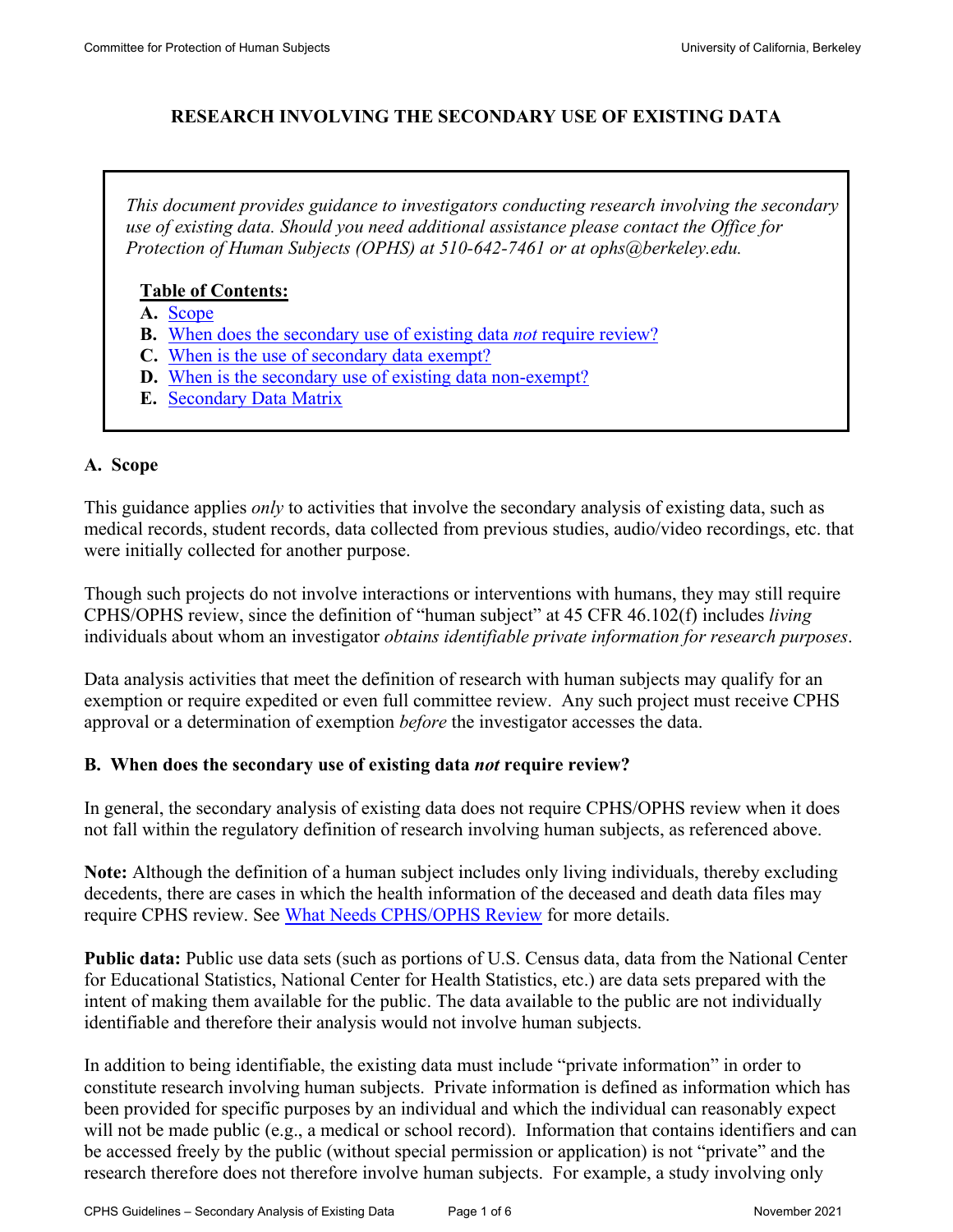analysis of the published salaries and benefits of public university presidents would not need CPHS/OPHS review since this information is not private.

**De-identified data:** If the dataset has been stripped of all identifying information and there is no way that it could be linked back to the subjects from whom it was originally collected (through a key to a coding system or by any other means), its subsequent use by the PI or another investigator would not constitute human subjects research, since it is no longer identifiable. Identifiable means the identity of the subject is known or may be readily ascertained by the investigator or associated with the information. In general, information is considered to be identifiable when it can be linked to specific individuals by the investigator(s) either directly or indirectly through coding systems, or when characteristics of the information obtained are such that by their nature a reasonably knowledgeable person could ascertain the identities of individuals. Therefore, even though a dataset may have been stripped of direct identifiers (names, addresses, student ID numbers, etc.), it may still be possible to identify an individual through a combination of other characteristics (e.g., age, gender, ethnicity, and place of employment).

**Example:** Many student research projects involve secondary analysis of data that belongs to, or was initially collected by, their faculty advisor or another investigator. If the student is provided with a *deidentified, non-coded data set*, the use of the data does not constitute research with human subjects because there is no interaction with any individual and no identifiable private information will be used. The project does not therefore require CPHS/OPHS review.

**Coded data:** Secondary analysis of coded private information is not considered to be research involving human subjects and would not require CPHS/OPHS review if the investigator(s) cannot readily ascertain the identity of the individual(s) to whom the coded private information pertains as a result of one of the following circumstances:

- 1. The investigators and the holder of the key have entered into an agreement prohibiting the release of the key to the investigators under any circumstances, until the individuals are deceased (DHHS regulations for humans subjects research do not require the IRB to review and approve this agreement);
- 2. There are IRB-approved written policies and operating procedures for a repository or data management center that prohibit the release of the key to the investigator under any circumstances, until the individuals are deceased; or
- 3. There are other legal requirements prohibiting the release of the key to the investigators, until the individuals are deceased.

**Note:** *If a student is analyzing coded data from a faculty advisor/sponsor who retains a key, this would be human subjects research, because the faculty advisor is considered an investigator on the student's protocol, and can readily ascertain the identity of the subjects since he/she holds the key to the coded data. If the student's work fits within the scope of the initial protocol from which the dataset originates, the faculty advisor (or investigator who holds the dataset) may wish to consider adding the student and his/her work to the original protocol by means of an amendment application rather than having the student submit a new application for review.*

**Example:** Researcher A plans to examine the relationships between attention deficit hyperactivity disorder (ADHD), oppositional defiance disorder, and teen drug abuse using data collected by Agencies I, II, and III that work with "at risk" youth. The data will be coded and the agencies have entered into an agreement prohibiting release of the key to the researcher that could connect the data with identifiers. The use of the data would not constitute research with human subjects and does not require CPHS/OPHS review.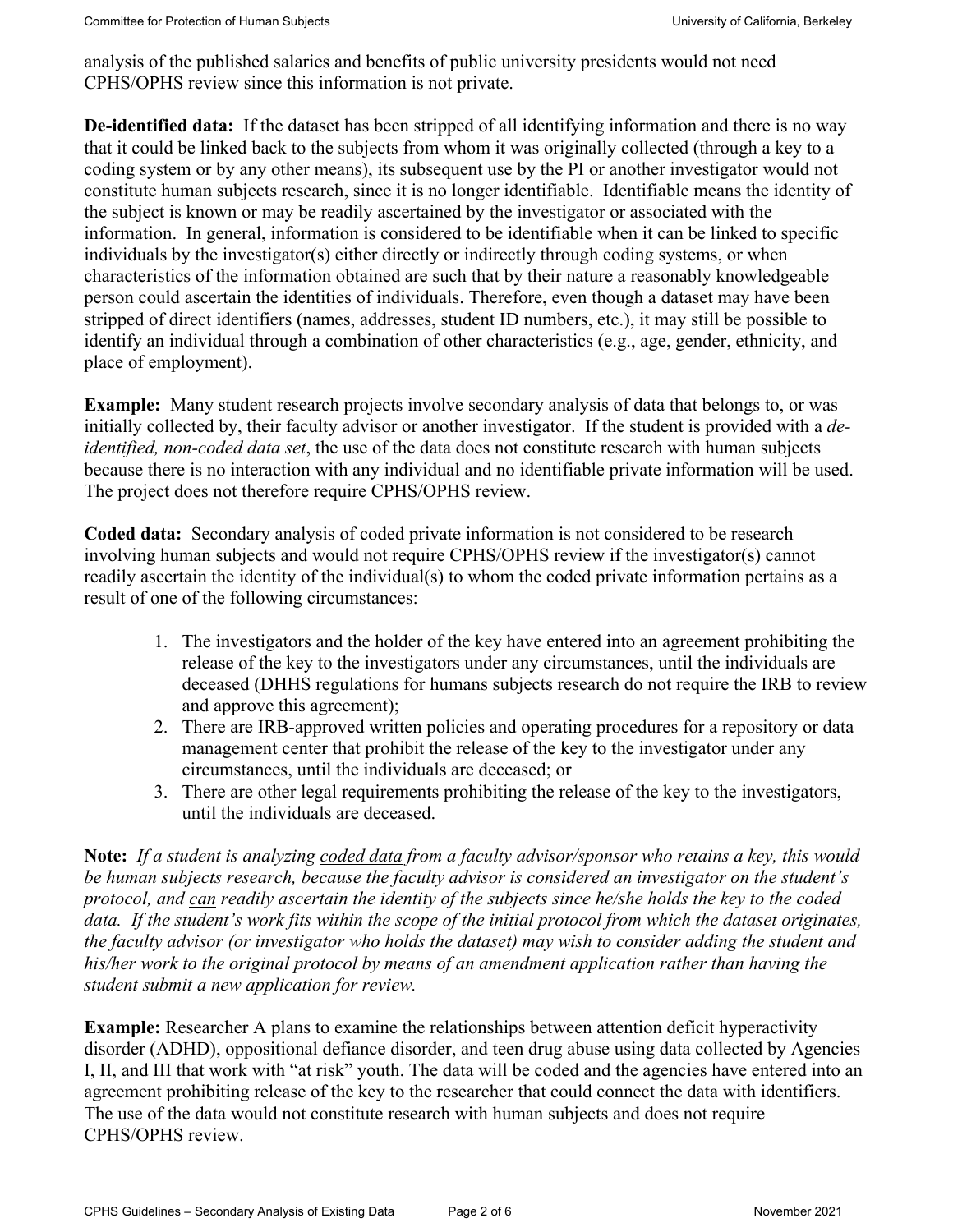#### <span id="page-2-0"></span>**C. When is the secondary use of existing data exempt?**

There are six categories of research activities involving human subjects that may be exempt from the requirements of the Federal Policy for the Protection of Human Subjects (45 CFR 46), and one UCBspecific policy (Category 70). Among them, either Category 4 or Category 70 may apply to secondary data analysis, if the corresponding criteria are met. If research is found to be exempt, it need not receive full or subcommittee (expedited) review. In order to qualify for an exempt determination, an eProtocol application must be submitted to OPHS for review.

**Category 4:** Research involving secondary data analysis of data, documents, and biospecimens can be exempted under Category 4 of the federal regulations if: (i) the sources of such data are publicly available; or (ii) the information is recorded by the investigator in such a manner that the resulting dataset contains no information that can identify subjects, directly or through identifiers linked to the subjects.

The latter condition of this category applies in cases where the investigators initially have access to identifiable private information but abstract the data needed for the research in such a way that the information can no longer be connected to the identity of the subjects. This means that the abstracted data set does not include direct identifiers (names, social security numbers, addresses, phone numbers, etc.) *or* indirect identifiers (codes or pseudonyms that are linked to the subject's identity). Furthermore, it must not be possible to identify subjects by combining a number of characteristics (e.g., date of birth, gender, position, and place of employment). This is especially relevant in smaller datasets, where the population is confined to a limited subject pool. Data must be de-identified before any analysis is conducted in order to qualify under exempt category 4.

**Category 70:** Research involving secondary analysis of identifiable private data, documents, and biospecimens may be exempted under Category 70 if: disclosure of the data outside of the research does not have the potential to place the subject at risk of criminal or civil liability, be damaging to the subject's financial standing, employability, insurability, or reputation, or be stigmatizing in any other way. Exempt determinations under Category 70 are subject to OPHS/CPHS discretion.

**The following do not qualify for exemption:** Research involving prisoners except for research aimed at involving a broader subject population that only incidentally includes prisoners, research involving protected health information from UCB HIPAA-covered entities (University Health Services (including its health care services on behalf of Intercollegiate Athletics) and the Optometry Clinic)), and FDA-regulated research.

## **Examples:**

1) A researcher conducts a study of treatment outcomes for a certain drug that involves the review of patient charts at a non-UCB medical facility. The researcher records patient age, sex, diagnosis, and treatment outcome in such a way that the information cannot be linked back to the patient. This project could qualify for an exemption under Category 4 because, while the information extracted from patient charts is private, it is not identifiable.

2) Student B will be given access to data from her faculty advisor's health survey research project. The data consists of coded survey responses, and the advisor will retain a key that would link the data to identifiers. The student will extract the information she needs for her project without including any identifying information and without retaining the code. The use of the data does constitute research with human subjects because the initial data set is identifiable (albeit through a coding system); however, it would qualify for exemption under Category 4 because the student will record the data she needs for analysis without identifiers and without a code.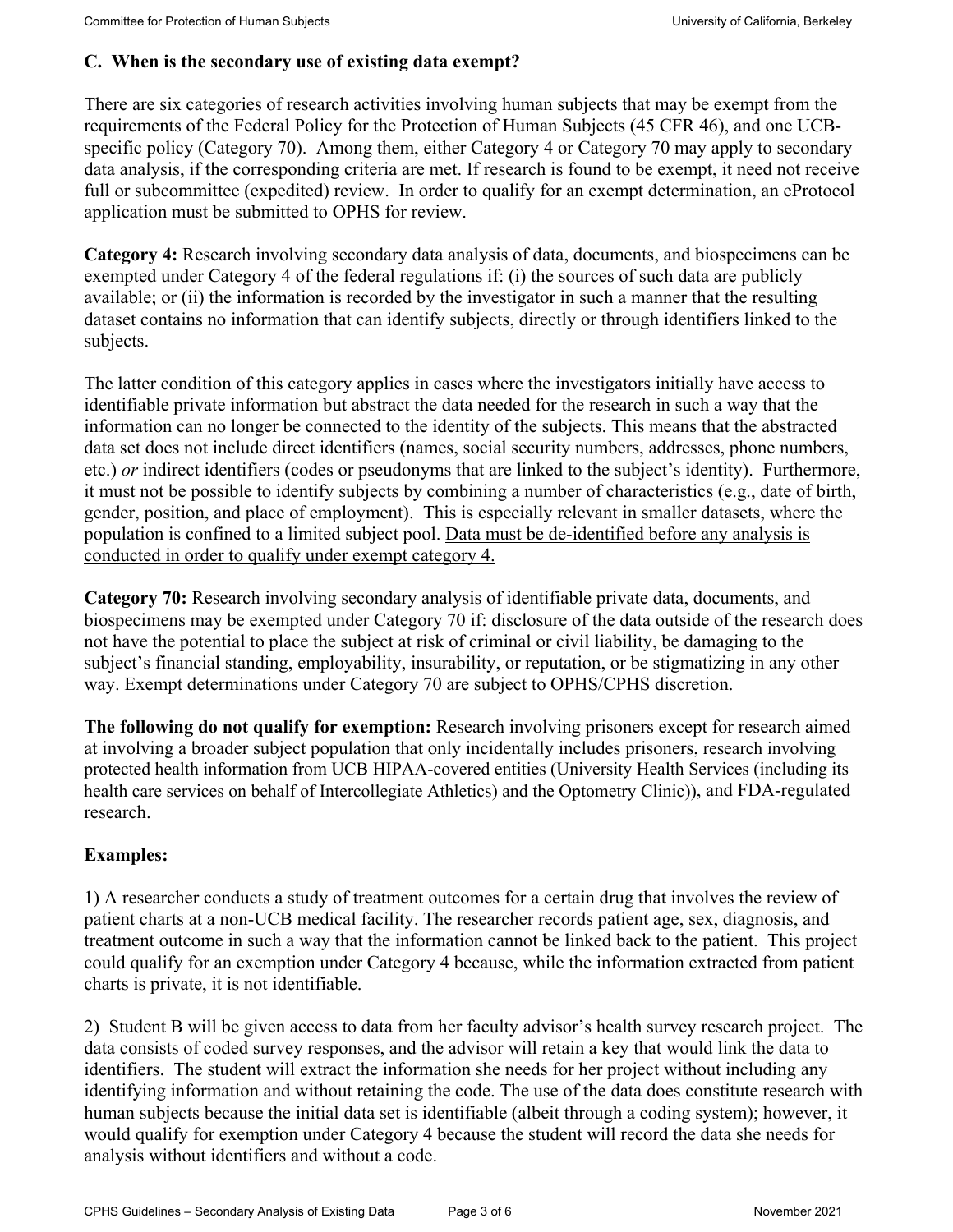3) Student C will obtain a private data set from UCLA for analysis at UCB for a new project. The data set is not available to the public and includes subject home addresses. The data set is not subject to HIPAA. This secondary analysis could qualify for exemption under Category 70 if the identifiable private information could not harm subjects if disclosed (subject to OPHS/CPHS discretion).

#### <span id="page-3-0"></span>**D. When is the secondary use of existing data non-exempt?**

If secondary analysis of existing data *does* involve research with human subjects and does not qualify for exempt status as explained above, the project must be reviewed either through expedited procedures or by a full (convened) Board, and a non-exempt eProtocol application must be submitted for CPHS review.

**Consent:** Researchers using data previously collected under another study should consider whether the currently proposed research is a "compatible use" with what subjects agreed to in the original consent form. For non-exempt projects, a consent process description or justification for a waiver must be included in the research protocol. CPHS may require that informed consent for secondary analysis be obtained from subjects whose data will be accessed. Alternatively, CPHS can consider a request for a waiver of one or more elements of informed consent under 45 CFR 46.116(f). In order to approve such waiver, the CPHS must first be satisfied that:

- 1. the research presents no more than minimal risk of harm to the subjects; and
- 2. the research could not practicably be carried out without the waiver or alteration; and
- 3. if the research involves using identifiable private information or identifiable biospecimens, the research could not practicably be carried out without using such information or biospecimens in an identifiable format;\* and
- 4. the waiver or alteration will not adversely affect the rights and welfare of the subjects; and
- 5. whenever appropriate, the subjects or legally authorized representatives will be provided with additional pertinent information after participation.

\* If an individual was asked to provide broad consent for the storage, maintenance, and secondary research use of identifiable private information or identifiable biospecimens, and refused to consent, an IRB cannot waive consent for the storage, maintenance, or secondary research use of the identifiable private information or identifiable biospecimens.

See [CPHS Informed Consent Guidelines](https://cphs.berkeley.edu/consent.pdf) for more details regarding informed consent and waivers.

**"Restricted Use Data":** Certain agencies and research organizations release files to researchers with specific restrictions regarding their use and storage. The records frequently contain identifiers or extensive variables that combined might enable identification, even though this is not the intent of the researcher. Research using these data sets often requires non-exempt level review, per the data holder's request.

## **Examples:**

1) Student D will be given access to coded mental health assessments from his faculty advisor's research project. The student plans to analyze the data with a code attached to each record, and the advisor will retain a key to the code that would link the data to identifiers. The use of the data does constitute research with human subjects and does not qualify for exempt status since subjects can be identified and disclosure of mental health assessments outside of the research could potentially be damaging to subjects. This student project would require an application to be submitted for non-exempt review by the CPHS. **Note:** *As previously noted, if the student's work fits within the scope of the initial protocol from which the dataset originates, the faculty advisor (or investigator who holds the dataset) may wish to consider adding the student and his/her work to the original protocol by means of an*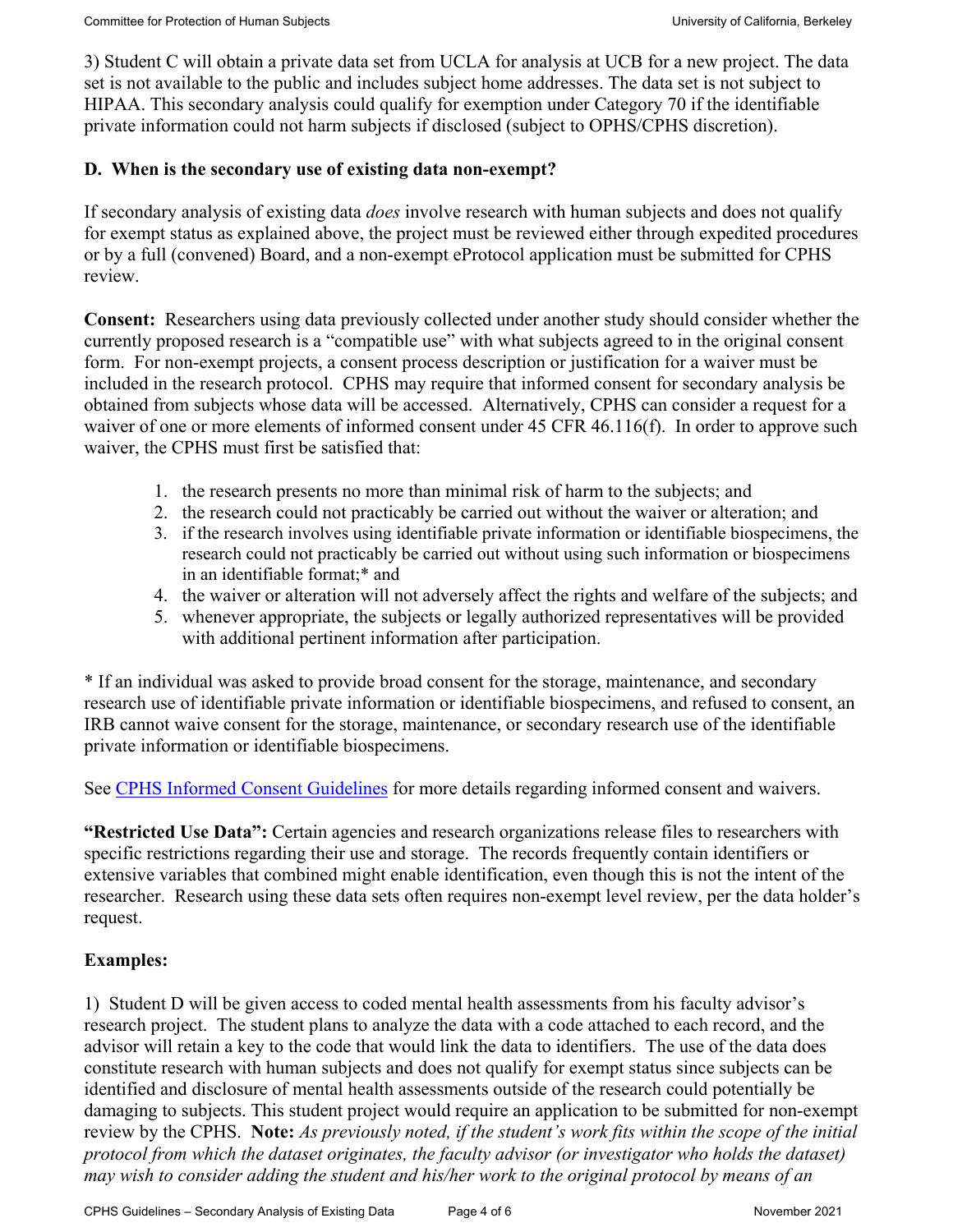*amendment application rather than having the student submit a new application for non-exempt review.*

2) Student E is applying to the National Center for Health Statistics for use of data from the National Health and Nutrition Examination Survey that includes geographic identifiers and date of examination. The analysis of this restricted use data would require non-exempt review by CPHS.